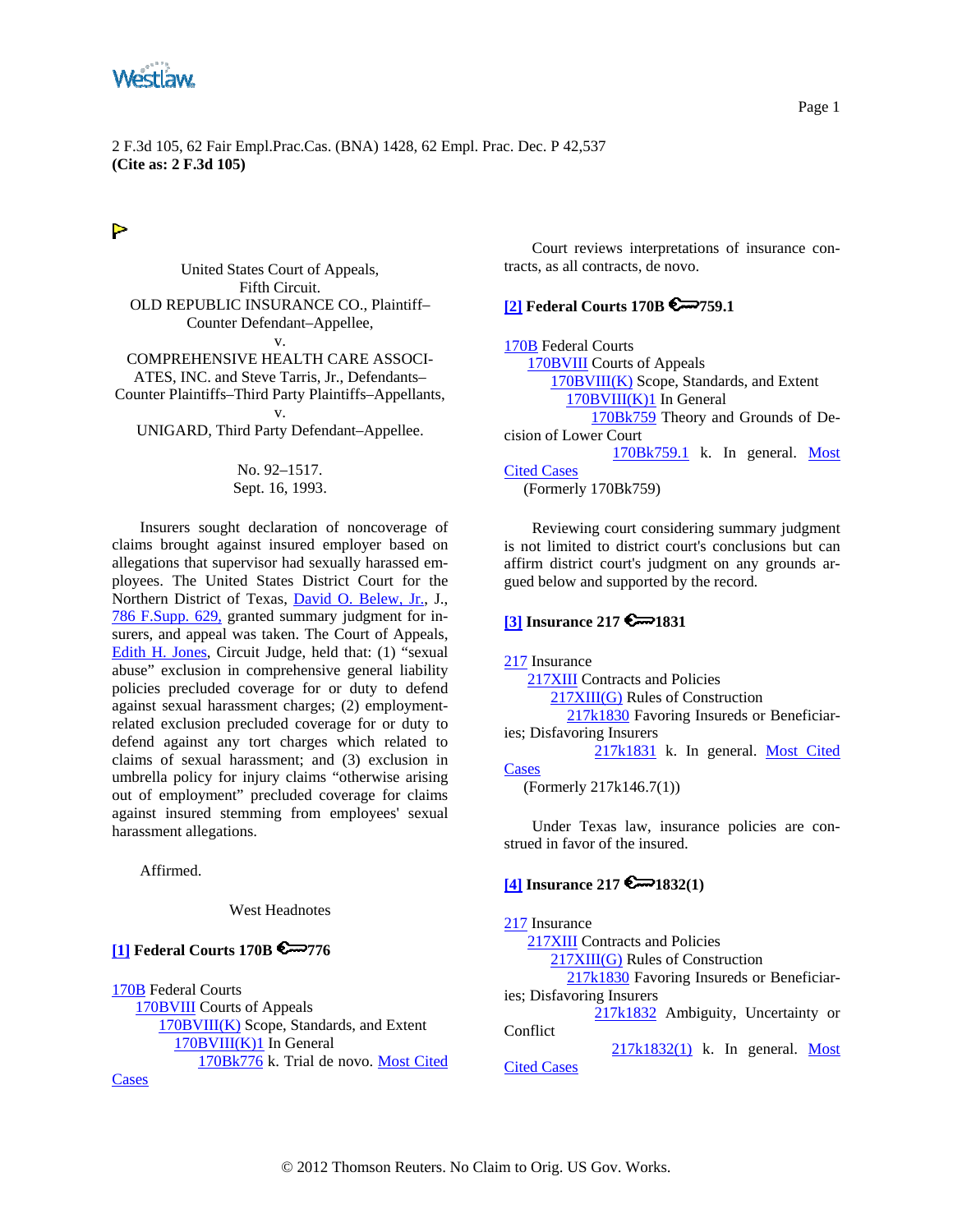<span id="page-1-0"></span>(Formerly 217k146.7(1))

Ambiguous policy, susceptible to more than one reasonable interpretation, must be construed in favor of insured.

## **[\[5\]](#page-3-0) Insurance 217 2913**

[217](http://www.westlaw.com/KeyNumber/Default.wl?rs=dfa1.0&vr=2.0&CMD=KEY&DocName=217) Insurance [217XXIII](http://www.westlaw.com/KeyNumber/Default.wl?rs=dfa1.0&vr=2.0&CMD=KEY&DocName=217XXIII) Duty to Defend [217k2912](http://www.westlaw.com/KeyNumber/Default.wl?rs=dfa1.0&vr=2.0&CMD=KEY&DocName=217k2912) Determination of Duty [217k2913](http://www.westlaw.com/KeyNumber/Default.wl?rs=dfa1.0&vr=2.0&CMD=KEY&DocName=217k2913) k. In general; standard. Most [Cited Cases](http://www.westlaw.com/Digest/Default.wl?rs=dfa1.0&vr=2.0&CMD=MCC&DocName=217k2913) (Formerly 217k514.9(1))

Insurer must defend cases against its insured if cases are reasonably within its policy coverage.

# **[\[6\]](#page-3-0) Insurance 217 2914**

[217](http://www.westlaw.com/KeyNumber/Default.wl?rs=dfa1.0&vr=2.0&CMD=KEY&DocName=217) Insurance [217XXIII](http://www.westlaw.com/KeyNumber/Default.wl?rs=dfa1.0&vr=2.0&CMD=KEY&DocName=217XXIII) Duty to Defend [217k2912](http://www.westlaw.com/KeyNumber/Default.wl?rs=dfa1.0&vr=2.0&CMD=KEY&DocName=217k2912) Determination of Duty [217k2914](http://www.westlaw.com/KeyNumber/Default.wl?rs=dfa1.0&vr=2.0&CMD=KEY&DocName=217k2914) k. Pleadings. [Most Cited Cases](http://www.westlaw.com/Digest/Default.wl?rs=dfa1.0&vr=2.0&CMD=MCC&DocName=217k2914) (Formerly 217k514.10(1))

Under Texas law, insurer's duty to defend is based solely on allegations of state or federal court petition.

# **[\[7\]](#page-4-0) Insurance 217 2278(6)**

[217](http://www.westlaw.com/KeyNumber/Default.wl?rs=dfa1.0&vr=2.0&CMD=KEY&DocName=217) Insurance [217XVII](http://www.westlaw.com/KeyNumber/Default.wl?rs=dfa1.0&vr=2.0&CMD=KEY&DocName=217XVII) Coverage––Liability Insurance [217XVII\(A\)](http://www.westlaw.com/KeyNumber/Default.wl?rs=dfa1.0&vr=2.0&CMD=KEY&DocName=217XVII%28A%29) In General [217k2273](http://www.westlaw.com/KeyNumber/Default.wl?rs=dfa1.0&vr=2.0&CMD=KEY&DocName=217k2273) Risks and Losses [217k2278](http://www.westlaw.com/KeyNumber/Default.wl?rs=dfa1.0&vr=2.0&CMD=KEY&DocName=217k2278) Common Exclusions [217k2278\(2\)](http://www.westlaw.com/KeyNumber/Default.wl?rs=dfa1.0&vr=2.0&CMD=KEY&DocName=217k2278%282%29) Intentional Acts or Injuries; Crimes and Abuse [217k2278\(6\)](http://www.westlaw.com/KeyNumber/Default.wl?rs=dfa1.0&vr=2.0&CMD=KEY&DocName=217k2278%286%29) k. Sexual acts or abuse. [Most Cited Cases](http://www.westlaw.com/Digest/Default.wl?rs=dfa1.0&vr=2.0&CMD=MCC&DocName=217k2278%286%29) (Formerly 217k435(3), 217k514.10(2))

"Sexual abuse" exclusion in comprehensive general liability policies issued to insured precluded coverage for or duty to defend against employees' charges that supervisor sexually harassed them and charges that insured was negligent in connection with the supervisor's actions; sexual abuse exclusion covered any of supervisor's "sexual acts" and any "omissions by" insured.

## **[\[8\]](#page-4-0) Insurance 217 2278(11)**

[217](http://www.westlaw.com/KeyNumber/Default.wl?rs=dfa1.0&vr=2.0&CMD=KEY&DocName=217) Insurance [217XVII](http://www.westlaw.com/KeyNumber/Default.wl?rs=dfa1.0&vr=2.0&CMD=KEY&DocName=217XVII) Coverage—Liability Insurance [217XVII\(A\)](http://www.westlaw.com/KeyNumber/Default.wl?rs=dfa1.0&vr=2.0&CMD=KEY&DocName=217XVII%28A%29) In General [217k2273](http://www.westlaw.com/KeyNumber/Default.wl?rs=dfa1.0&vr=2.0&CMD=KEY&DocName=217k2273) Risks and Losses [217k2278](http://www.westlaw.com/KeyNumber/Default.wl?rs=dfa1.0&vr=2.0&CMD=KEY&DocName=217k2278) Common Exclusions  $217k2278(11)$  k. Employment related exclusions. [Most Cited Cases](http://www.westlaw.com/Digest/Default.wl?rs=dfa1.0&vr=2.0&CMD=MCC&DocName=217k2278%2811%29) (Formerly 217k435(3))

# **Insurance 217 2922(1)**

[217](http://www.westlaw.com/KeyNumber/Default.wl?rs=dfa1.0&vr=2.0&CMD=KEY&DocName=217) Insurance [217XXIII](http://www.westlaw.com/KeyNumber/Default.wl?rs=dfa1.0&vr=2.0&CMD=KEY&DocName=217XXIII) Duty to Defend [217k2920](http://www.westlaw.com/KeyNumber/Default.wl?rs=dfa1.0&vr=2.0&CMD=KEY&DocName=217k2920) Scope of Duty [217k2922](http://www.westlaw.com/KeyNumber/Default.wl?rs=dfa1.0&vr=2.0&CMD=KEY&DocName=217k2922) Several Grounds or Causes of Action  $217k2922(1)$  k. In general. Most Cited **[Cases](http://www.westlaw.com/Digest/Default.wl?rs=dfa1.0&vr=2.0&CMD=MCC&DocName=217k2922%281%29)** 

(Formerly 217k514.9(1))

Employment-related exclusion in comprehensive general liability policies issued to insured precluded coverage for or duty to defend against any tort charges brought against insured by employees in relation to their claims that supervisor sexually harassed them and that insured was negligent in connection with the supervisor's actions; slander of employees' work reputations and negligence claims were inextricably intertwined with underlying sexual harassment and discrimination claims.

## **[\[9\]](#page-4-0) Insurance 217 2278(3)**

[217](http://www.westlaw.com/KeyNumber/Default.wl?rs=dfa1.0&vr=2.0&CMD=KEY&DocName=217) Insurance [217XVII](http://www.westlaw.com/KeyNumber/Default.wl?rs=dfa1.0&vr=2.0&CMD=KEY&DocName=217XVII) Coverage—Liability Insurance [217XVII\(A\)](http://www.westlaw.com/KeyNumber/Default.wl?rs=dfa1.0&vr=2.0&CMD=KEY&DocName=217XVII%28A%29) In General [217k2273](http://www.westlaw.com/KeyNumber/Default.wl?rs=dfa1.0&vr=2.0&CMD=KEY&DocName=217k2273) Risks and Losses [217k2278](http://www.westlaw.com/KeyNumber/Default.wl?rs=dfa1.0&vr=2.0&CMD=KEY&DocName=217k2278) Common Exclusions [217k2278\(2\)](http://www.westlaw.com/KeyNumber/Default.wl?rs=dfa1.0&vr=2.0&CMD=KEY&DocName=217k2278%282%29) Intentional Acts or Injuries; Crimes and Abuse  $217k2278(3)$  k. In general. Most [Cited Cases](http://www.westlaw.com/Digest/Default.wl?rs=dfa1.0&vr=2.0&CMD=MCC&DocName=217k2278%283%29) (Formerly 217k435(1))

Under Texas law, if underlying claim for intentional harassment is excluded from policy coverage,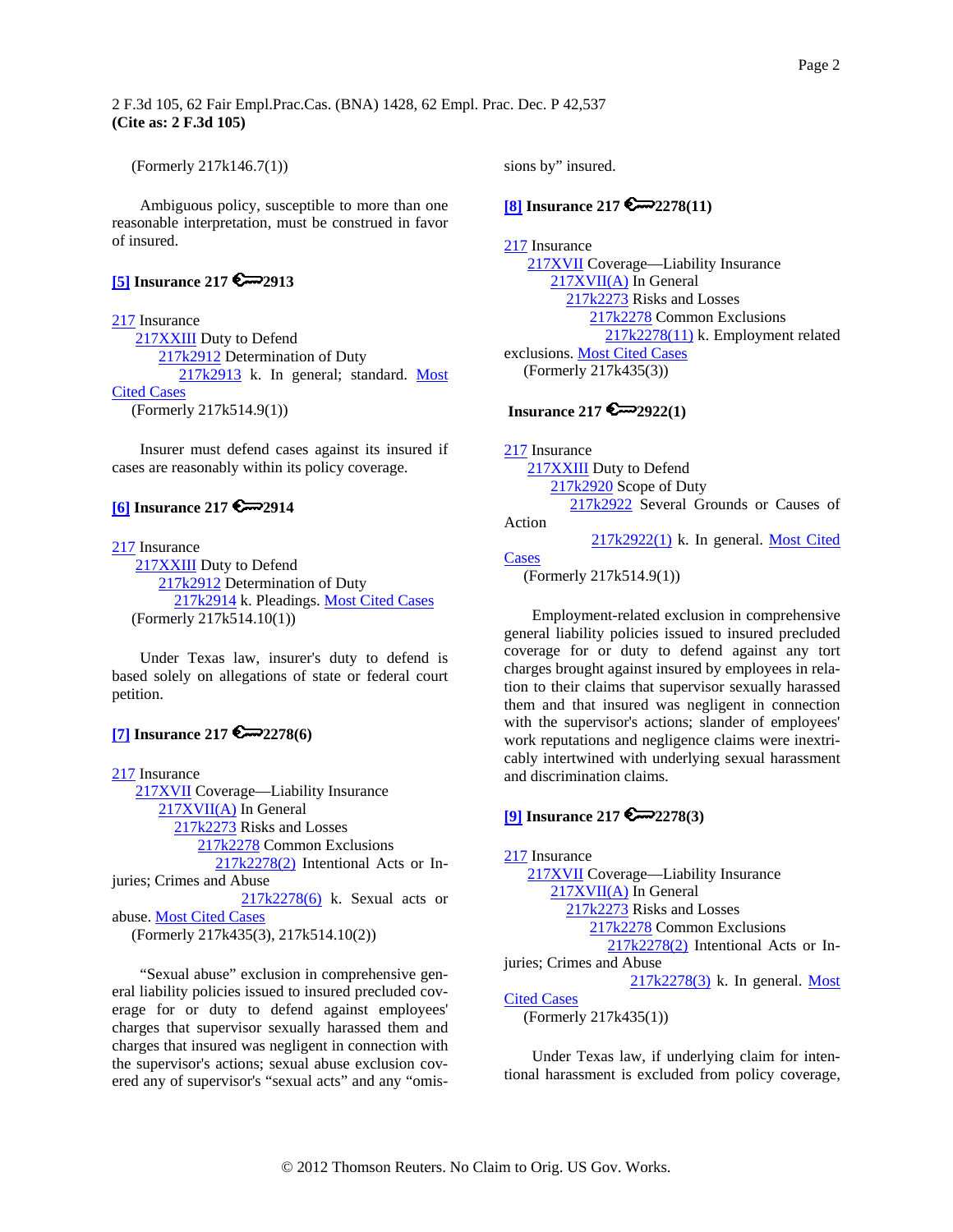<span id="page-2-0"></span>interrelated negligence and slander claims are also not covered.

## **[\[10\]](#page-5-0) Insurance 217 2397**

#### [217](http://www.westlaw.com/KeyNumber/Default.wl?rs=dfa1.0&vr=2.0&CMD=KEY&DocName=217) Insurance

[217XVII](http://www.westlaw.com/KeyNumber/Default.wl?rs=dfa1.0&vr=2.0&CMD=KEY&DocName=217XVII) Coverage-Liability Insurance [217XVII\(B\)](http://www.westlaw.com/KeyNumber/Default.wl?rs=dfa1.0&vr=2.0&CMD=KEY&DocName=217XVII%28B%29) Coverage for Particular Liabili-

ties

 [217k2394](http://www.westlaw.com/KeyNumber/Default.wl?rs=dfa1.0&vr=2.0&CMD=KEY&DocName=217k2394) Excess and Umbrella Liability Coverage

 [217k2397](http://www.westlaw.com/KeyNumber/Default.wl?rs=dfa1.0&vr=2.0&CMD=KEY&DocName=217k2397) k. Particular exclusions. [Most Cited Cases](http://www.westlaw.com/Digest/Default.wl?rs=dfa1.0&vr=2.0&CMD=MCC&DocName=217k2397)

(Formerly 217k514.9(1))

Umbrella policy issued to insured explicitly excluded coverage for libel, slander, defamation and invasion of rights of privacy claims brought against insured, and, thus, coverage was not available to insured for costs of defending against suits brought by employees who alleged that insured was negligent in connection with hiring and supervision of employee who engaged in sexual harassment.

# **[\[11\]](#page-5-0) Insurance 217 2278(11)**

[217](http://www.westlaw.com/KeyNumber/Default.wl?rs=dfa1.0&vr=2.0&CMD=KEY&DocName=217) Insurance [217XVII](http://www.westlaw.com/KeyNumber/Default.wl?rs=dfa1.0&vr=2.0&CMD=KEY&DocName=217XVII) Coverage––Liability Insurance [217XVII\(A\)](http://www.westlaw.com/KeyNumber/Default.wl?rs=dfa1.0&vr=2.0&CMD=KEY&DocName=217XVII%28A%29) In General [217k2273](http://www.westlaw.com/KeyNumber/Default.wl?rs=dfa1.0&vr=2.0&CMD=KEY&DocName=217k2273) Risks and Losses [217k2278](http://www.westlaw.com/KeyNumber/Default.wl?rs=dfa1.0&vr=2.0&CMD=KEY&DocName=217k2278) Common Exclusions [217k2278\(11\)](http://www.westlaw.com/KeyNumber/Default.wl?rs=dfa1.0&vr=2.0&CMD=KEY&DocName=217k2278%2811%29) k. Employment related exclusions. [Most Cited Cases](http://www.westlaw.com/Digest/Default.wl?rs=dfa1.0&vr=2.0&CMD=MCC&DocName=217k2278%2811%29) (Formerly 217k435(3))

Exclusion in umbrella policy for injury claims "otherwise arising out of employment" precluded coverage of insured for any claims brought against it by employees who alleged that supervisor sexually harassed them; all employees' charges of intentional or negligent conduct arose out of their employment.

**\*106** [Durwood D. Crawford,](http://www.westlaw.com/Find/Default.wl?rs=dfa1.0&vr=2.0&DB=PROFILER-WLD&DocName=0248648001&FindType=h) Goins, Underkofler, Crawford & Langdon, Dallas, TX, for appellants.

[Mark M. Donheiser](http://www.westlaw.com/Find/Default.wl?rs=dfa1.0&vr=2.0&DB=PROFILER-WLD&DocName=0187760001&FindType=h), Strasburger & Price, Dallas, TX, for Old Republic.

[Roy Lee Stacy,](http://www.westlaw.com/Find/Default.wl?rs=dfa1.0&vr=2.0&DB=PROFILER-WLD&DocName=0165581901&FindType=h) [Michael G. Lee,](http://www.westlaw.com/Find/Default.wl?rs=dfa1.0&vr=2.0&DB=PROFILER-WLD&DocName=0212035201&FindType=h) [Shannon B. Hart](http://www.westlaw.com/Find/Default.wl?rs=dfa1.0&vr=2.0&DB=PROFILER-WLD&DocName=0211224001&FindType=h), Calhoun, Gump, Spillman & Stacy, Dallas, TX, for Uniguard.

Appeal from the United States District Court for the Northern District of Texas.

Before [JOLLY](http://www.westlaw.com/Find/Default.wl?rs=dfa1.0&vr=2.0&DB=PROFILER-WLD&DocName=0164934701&FindType=h), [DAVIS,](http://www.westlaw.com/Find/Default.wl?rs=dfa1.0&vr=2.0&DB=PROFILER-WLD&DocName=0144313201&FindType=h) and [JONES,](http://www.westlaw.com/Find/Default.wl?rs=dfa1.0&vr=2.0&DB=PROFILER-WLD&DocName=0168836901&FindType=h) Circuit Judges.

#### [EDITH H. JONES,](http://www.westlaw.com/Find/Default.wl?rs=dfa1.0&vr=2.0&DB=PROFILER-WLD&DocName=0168836901&FindType=h) Circuit Judge:

In this case we review whether a company sued for alleged employee sexual misconduct is covered by insurance policies issued by Old Republic Insurance Co. ("Republic") and Unigard Security Insurance Company ("Unigard"). We conclude that the claims alleged against the company were specifically excluded from both policies. Thus, the insurers had no duty to defend the lawsuits, and the district court's summary judgment for the insurers must be affirmed.

#### **\*107** BACKGROUND

This case arose from the insurers' refusal to defend three lawsuits. The first suit was filed by Delores Hankins, Penny Y. Brasier and Geneva Robertson against Steve Tarris  $F_{\text{N1}}$  and his employer Comprehensive Health Care Associates ("CHCA") for sexual harassment, sexual assault, sexual discrimination, retaliation, negligent hiring and supervision, and slander. Judgment following a jury verdict was entered for Tarris and CHCA, but they incurred significant legal expenses. The other two cases both involved charges Shirley Partain filed, in state and federal court, against Tarris and CHCA alleging similar causes of action. Partain's federal case remains pending, while the state case was nonsuited.

> [FN1.](#page-2-0) The appellant's name is actually "Taras," but we perpetuate the misspelling to be consistent with the record.

Tarris and CHCA were covered by two insurers. Republic issued two policies, a Comprehensive General Liability Policy and a Broad Form Comprehensive General Liability Policy. Unigard had issued an umbrella policy called its Blanket Commercial Catastrophe Policy to handle events excess to the Republic policies.  $\frac{FN2}{FN2}$  Both insurers refused to defend in the *Hankins* case and after handling some initial discovery both refused to defend in the *Partain* matters.

> [FN2.](#page-2-0) It is undisputed here that Tarris was not covered by the Unigard policy.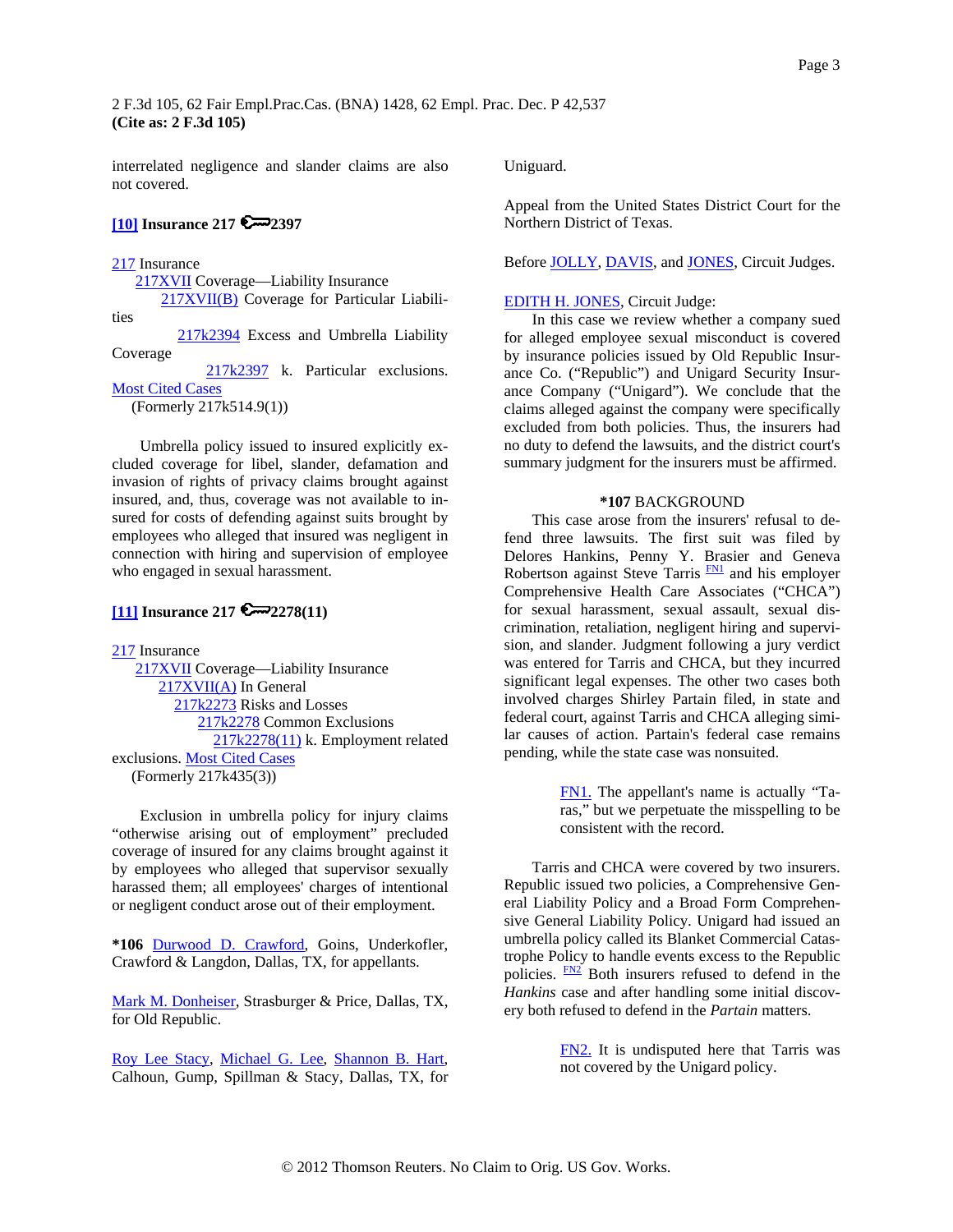<span id="page-3-0"></span>The insurers then filed suit in district court seeking a declaration of non-coverage. The district court granted their request because, it found, the allegations of the injury lawsuits did not state "occurrences" under the body of the policies. [786 F.Supp. 629](http://www.westlaw.com/Find/Default.wl?rs=dfa1.0&vr=2.0&DB=345&FindType=Y&SerialNum=1992065652)  [\(N.D.Tex.1992\)](http://www.westlaw.com/Find/Default.wl?rs=dfa1.0&vr=2.0&DB=345&FindType=Y&SerialNum=1992065652). In a footnote, it held that the policies' exclusions also prevented coverage. On appeal, the parties argue over the scope of "occurrences" and exclusions under the policies. We believe the exclusions are dispositive and therefore do not revisit the meaning of "occurrences."

#### ANALYSIS

[\[1\]\[2\]](#page-0-0) The court reviews interpretations of insurance contracts, as of all contracts, *de novo. Harbor v. [Urban Const.,](http://www.westlaw.com/Find/Default.wl?rs=dfa1.0&vr=2.0&DB=350&FindType=Y&ReferencePositionType=S&SerialNum=1993091041&ReferencePosition=199)* [990 F.2d 195, 199 \(5th Cir.1993\)](http://www.westlaw.com/Find/Default.wl?rs=dfa1.0&vr=2.0&DB=350&FindType=Y&ReferencePositionType=S&SerialNum=1993091041&ReferencePosition=199); *[Heinhuis v. Venture Assoc.,](http://www.westlaw.com/Find/Default.wl?rs=dfa1.0&vr=2.0&DB=350&FindType=Y&ReferencePositionType=S&SerialNum=1992074936&ReferencePosition=553)* [959 F.2d 551, 553 \(5th](http://www.westlaw.com/Find/Default.wl?rs=dfa1.0&vr=2.0&DB=350&FindType=Y&ReferencePositionType=S&SerialNum=1992074936&ReferencePosition=553)  [Cir.1993\).](http://www.westlaw.com/Find/Default.wl?rs=dfa1.0&vr=2.0&DB=350&FindType=Y&ReferencePositionType=S&SerialNum=1992074936&ReferencePosition=553) When undertaking review following a summary judgment, we are not limited to the district court's conclusions but can affirm the district court's judgment on any grounds argued below and supported by the record. *[Sojourner T. v. Edwards,](http://www.westlaw.com/Find/Default.wl?rs=dfa1.0&vr=2.0&DB=350&FindType=Y&ReferencePositionType=S&SerialNum=1992164763&ReferencePosition=30)* [974](http://www.westlaw.com/Find/Default.wl?rs=dfa1.0&vr=2.0&DB=350&FindType=Y&ReferencePositionType=S&SerialNum=1992164763&ReferencePosition=30)  [F.2d 27, 30 \(5th Cir.1992\),](http://www.westlaw.com/Find/Default.wl?rs=dfa1.0&vr=2.0&DB=350&FindType=Y&ReferencePositionType=S&SerialNum=1992164763&ReferencePosition=30) cert. denied -- U.S. --[–, 113 S.Ct. 1414, 122 L.Ed.2d 785 \(1993\)](http://www.westlaw.com/Find/Default.wl?rs=dfa1.0&vr=2.0&DB=708&DocName=113SCT1414&FindType=Y); *[In re](http://www.westlaw.com/Find/Default.wl?rs=dfa1.0&vr=2.0&DB=350&FindType=Y&ReferencePositionType=S&SerialNum=1992116651&ReferencePosition=172)  [Jones,](http://www.westlaw.com/Find/Default.wl?rs=dfa1.0&vr=2.0&DB=350&FindType=Y&ReferencePositionType=S&SerialNum=1992116651&ReferencePosition=172)* [966 F.2d 169, 172 \(5th Cir.1992\).](http://www.westlaw.com/Find/Default.wl?rs=dfa1.0&vr=2.0&DB=350&FindType=Y&ReferencePositionType=S&SerialNum=1992116651&ReferencePosition=172)

[\[3\]\[4\]](#page-0-0)[\[5\]](#page-1-0) A duty to defend arises out of the liability insurance policies provided to CHCA. Texas law, applicable in this diversity case, construes insurance policies in favor of the insured. *[Harbor Insurance](http://www.westlaw.com/Find/Default.wl?rs=dfa1.0&vr=2.0&DB=350&FindType=Y&ReferencePositionType=S&SerialNum=1988106828&ReferencePosition=99)  [Company v. Trammell Crow Co.,](http://www.westlaw.com/Find/Default.wl?rs=dfa1.0&vr=2.0&DB=350&FindType=Y&ReferencePositionType=S&SerialNum=1988106828&ReferencePosition=99)* [854 F.2d 94, 99](http://www.westlaw.com/Find/Default.wl?rs=dfa1.0&vr=2.0&DB=350&FindType=Y&ReferencePositionType=S&SerialNum=1988106828&ReferencePosition=99)  [\(5th Cir.1988\)](http://www.westlaw.com/Find/Default.wl?rs=dfa1.0&vr=2.0&DB=350&FindType=Y&ReferencePositionType=S&SerialNum=1988106828&ReferencePosition=99), *cert. denied,* [489 U.S. 1054, 109 S.Ct.](http://www.westlaw.com/Find/Default.wl?rs=dfa1.0&vr=2.0&DB=708&FindType=Y&SerialNum=1989033306)  [1315, 103 L.Ed.2d 584 \(1989\).](http://www.westlaw.com/Find/Default.wl?rs=dfa1.0&vr=2.0&DB=708&FindType=Y&SerialNum=1989033306) An ambiguous policy, susceptible to more than one reasonable interpretation, must be construed in favor of the insured. *[Ramsay v. Maryland American General Insurance](http://www.westlaw.com/Find/Default.wl?rs=dfa1.0&vr=2.0&DB=713&FindType=Y&ReferencePositionType=S&SerialNum=1976116881&ReferencePosition=349)  [Co.,](http://www.westlaw.com/Find/Default.wl?rs=dfa1.0&vr=2.0&DB=713&FindType=Y&ReferencePositionType=S&SerialNum=1976116881&ReferencePosition=349)* [533 S.W.2d 344, 349 \(Tex.1976\).](http://www.westlaw.com/Find/Default.wl?rs=dfa1.0&vr=2.0&DB=713&FindType=Y&ReferencePositionType=S&SerialNum=1976116881&ReferencePosition=349) Further, an insurer must defend those cases against its insured which are reasonably within its policy coverage. *[Fidelity & Guaranty Insurance Underwriters, Inc. v.](http://www.westlaw.com/Find/Default.wl?rs=dfa1.0&vr=2.0&DB=713&FindType=Y&ReferencePositionType=S&SerialNum=1982114654&ReferencePosition=788)  [McManus,](http://www.westlaw.com/Find/Default.wl?rs=dfa1.0&vr=2.0&DB=713&FindType=Y&ReferencePositionType=S&SerialNum=1982114654&ReferencePosition=788)* [633 S.W.2d 787, 788 \(Tex.1982\)](http://www.westlaw.com/Find/Default.wl?rs=dfa1.0&vr=2.0&DB=713&FindType=Y&ReferencePositionType=S&SerialNum=1982114654&ReferencePosition=788).

[\[6\]](#page-1-0) In Texas, the insurer's duty to defend is based solely on the allegations of the state or federal court petition. *[Cullen/Frost Bank of Dallas v. Lloyd's,](http://www.westlaw.com/Find/Default.wl?rs=dfa1.0&vr=2.0&DB=713&FindType=Y&ReferencePositionType=S&SerialNum=1993060147&ReferencePosition=255)* [852](http://www.westlaw.com/Find/Default.wl?rs=dfa1.0&vr=2.0&DB=713&FindType=Y&ReferencePositionType=S&SerialNum=1993060147&ReferencePosition=255)  [S.W.2d 252, 255 \(Tex.App.—Dallas 1993\)](http://www.westlaw.com/Find/Default.wl?rs=dfa1.0&vr=2.0&DB=713&FindType=Y&ReferencePositionType=S&SerialNum=1993060147&ReferencePosition=255). Our task is to review the allegations made in the court petitions against Tarris and CHCA in light of the exclusions in the insurance contracts to ascertain whether there was a duty to defend. Appellants hope to persuade us that ambiguities in the scope of the exclusions required the insurers to defend at least some of the claims asserted in the *Hankins* and *Partain* cases.

#### 1. The Allegations Against CHCA and Taras

The *Hankins* petition alleged that Steve Tarris, as administrator of the Henrietta **\*108** Care Center operated by CHCA, subjected the plaintiff-employees "to sexual advancements, sexual innuendoes, harassing remarks and demands for sexual favors". When plaintiffs responded negatively to his advances, Tarris allegedly "insinuated that plaintiffs would not get pay raises; that he would not sign their paychecks or possibly not release their check to them; threatened to tamper with personal property belonging to them; that they would not be able to continue as employees ...; that working conditions and scheduling might be changed to a less than desirable atmosphere; and threatened that they would be unemployable in their chosen field either in this area or another." Plaintiffs also alleged that these events resulted in genderbased discrimination and subjected them to a "working environment where sexual compliance was made a condition of employment." They sought relief based upon sex discrimination, sex harassment, assault and slander by Tarris, "negligence per se" in violation of Texas Penal Code §  $22.011(a)(3)$ , ratification of Tarris's acts by CHCA, and negligence including negligent hiring and supervision of Tarris by CHCA.

Ms. Partain's state court petition, alleging similar actions, characterized her causes as related to assault and battery, invasion of privacy, and intentional infliction of emotional distress, in addition to the causes of action alleged by the *Hankins* plaintiffs. In federal court, she alleged gender-based discrimination including sexual harassment, termination, discrimination in the terms, conditions and privileges of her employment, and retaliation by CHCA and Tarris.

#### 2. The Republic Policies

Old Republic's insurance coverage contained two specific exclusions that are relevant to this case. First, it contained a sexual abuse exclusion that stated:

In consideration of the premium charged, it is agreed that such coverage as is provided by this policy shall not apply to any claim, demand and causes of action arising out of, or resulting from,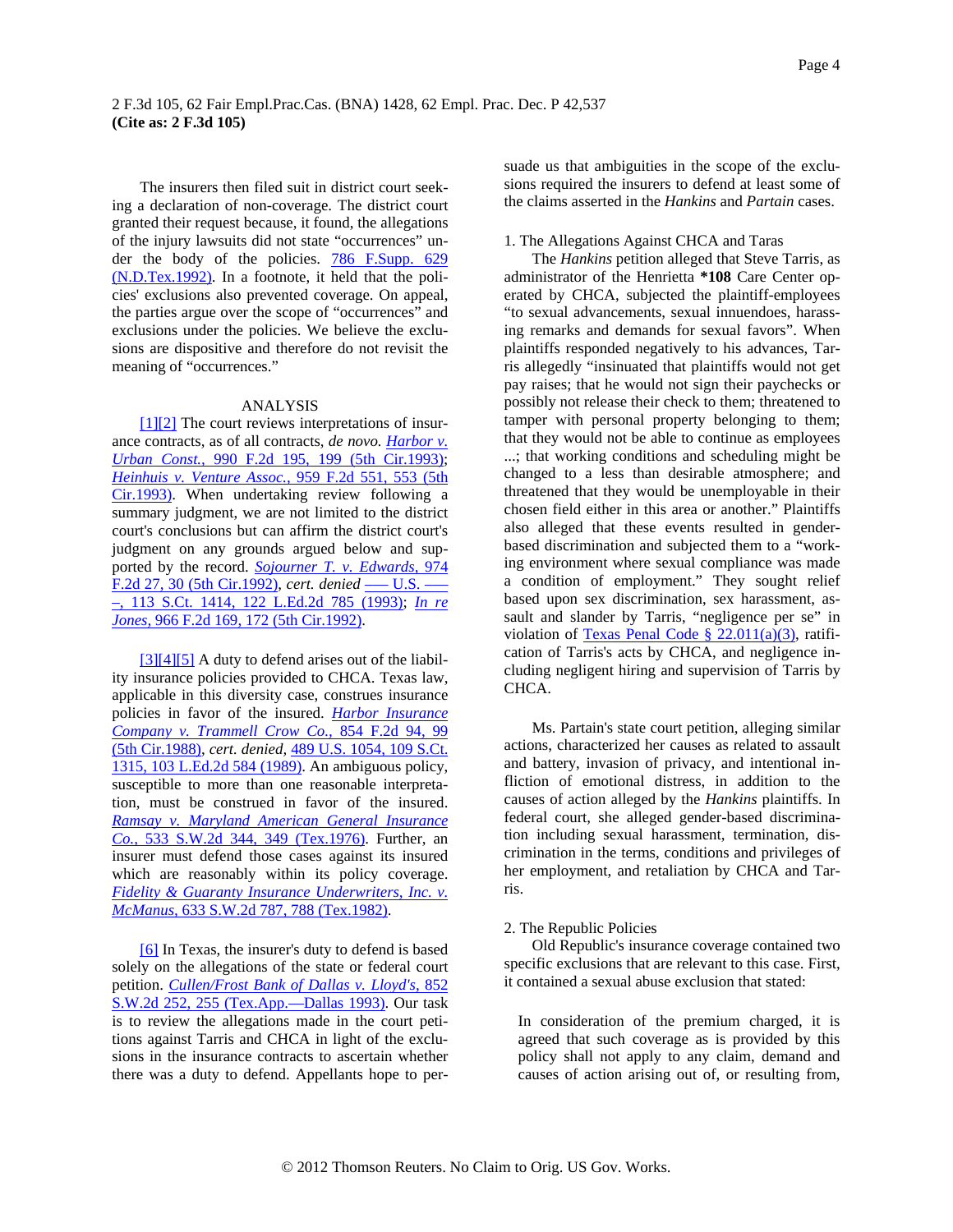<span id="page-4-0"></span>either physical abuse, sexual abuse or licentiousness, immoral or sexual behavior intended to lead to, or culminating in any sexual act, whether caused by, or at the instigation of, or at the direction of, or omission by, the Insured, his employees, patrons or any causes whatsoever.

Second, an employment-related claim exclusion stated:

It is understood and agreed that:

1. The policy does not provide any insurance coverage with respect to any claim, demand or causes of action arising out of or resulting from wrongful discharge, retaliatory discharge or any claim arising from the employment relationship between the insured and any of its employees, any allegations of such, whether caused by, or at the instigation of, or at the direction of, or omission by, the insured, his employees, or any causes whatsoever.

2. The Company has no duty under the policy to defend the insured with respect to any claim, demand or cause of action of the sort described under paragraph 1....

CHCA and Tarris assert that neither Republic's sexual abuse exclusion nor the employment related exclusion, the latter of which they mischaracterize as a "wrongful discharge" exclusion, prevents coverage and a duty to defend from arising in regard to at least some of the allegations in the *Hankins* and *Partain* cases. Examining first the sexual abuse exclusion, appellants contend that the clause covers only sexual behavior "intended to lead to or culminating in any sexual act"; inasmuch as certain of Tarris's alleged assaults, touching and remarks were not so intended, the argument continues, they must be covered. Appellants also point to allegations of slander, negligent supervision and hiring of Tarris and other negligent actions by CHCA.

[\[7\]](#page-1-0) We disagree that the exclusion is so narrow. The open-ended term "sexual abuse" in the same clause is not modified by the "intended" clause and covers some of Tarris's conduct. But apart from that, the "intended" clause refers to "any sexual act" another highly unspecific term. Moreover, if the sexual abuse exclusion concerned only conduct intended to lead to a sexual act, that is precisely what the alle-

gations of the **\*109** *Hankins* and *Partain* petitions, fairly read, assert. Even the hostile environment claims state that Tarris's alleged actions created "a working environment where sexual compliance was made a condition of employment." Finally, the sexual abuse exclusion also encompasses "omissions by" the insured and thus covers, it seems to us, the alleged negligent actions of CHCA.

[\[8\]\[9\]](#page-1-0) Perhaps slander would not be covered by the sexual abuse exclusion, but that tort is comprehended within the employment-related exclusion. That exclusion broadly covers virtually any claim arising out of the employment relationship between CHCA and Tarris and other employees. Both slander of the employees' work reputations, whether it occurred during or after their employment at CHCA, and the negligence claims against CHCA are inextricably intertwined with the underlying sexual harassment and discrimination claims. In Texas, because the underlying claim for intentional harassment is excluded from policy coverage, the interrelated negligence and slander claims are also not covered. *[Thornhill v. Houston General Lloyd's,](http://www.westlaw.com/Find/Default.wl?rs=dfa1.0&vr=2.0&DB=713&FindType=Y&SerialNum=1991034193)* [802 S.W.2d](http://www.westlaw.com/Find/Default.wl?rs=dfa1.0&vr=2.0&DB=713&FindType=Y&SerialNum=1991034193)  [127, 30 \(Tex.App.—Fort Worth 1991, no writ\)](http://www.westlaw.com/Find/Default.wl?rs=dfa1.0&vr=2.0&DB=713&FindType=Y&SerialNum=1991034193); *[Centennial Insurance Co. v. Hartford Acc. & Indem.](http://www.westlaw.com/Find/Default.wl?rs=dfa1.0&vr=2.0&DB=713&FindType=Y&ReferencePositionType=S&SerialNum=1991137984&ReferencePosition=194)  [Co.,](http://www.westlaw.com/Find/Default.wl?rs=dfa1.0&vr=2.0&DB=713&FindType=Y&ReferencePositionType=S&SerialNum=1991137984&ReferencePosition=194)* [821 S.W.2d 192, 194–95 \(Tex.App.—Houston](http://www.westlaw.com/Find/Default.wl?rs=dfa1.0&vr=2.0&DB=713&FindType=Y&ReferencePositionType=S&SerialNum=1991137984&ReferencePosition=194)  [1991, no writ\).](http://www.westlaw.com/Find/Default.wl?rs=dfa1.0&vr=2.0&DB=713&FindType=Y&ReferencePositionType=S&SerialNum=1991137984&ReferencePosition=194)

The Republic policies will not carry the burden CHCA and Tarris have assigned to them.

#### 3. The Unigard Policy

The Unigard policy also contains two endorsements that are relevant. The Personal Injury Follow Form reads:

It is agreed that the definition of personal injury under this policy is revised to read as follows:

"Personal injury" means bodily injury, sickness, disease, disability or shock, including death arising at any time therefrom, or, if arising out of the foregoing mental anguish and mental injury.

It is further agreed that no coverage is provided by the policy for claims, suits, actions or proceedings against the insured arising out of:

. . . . .